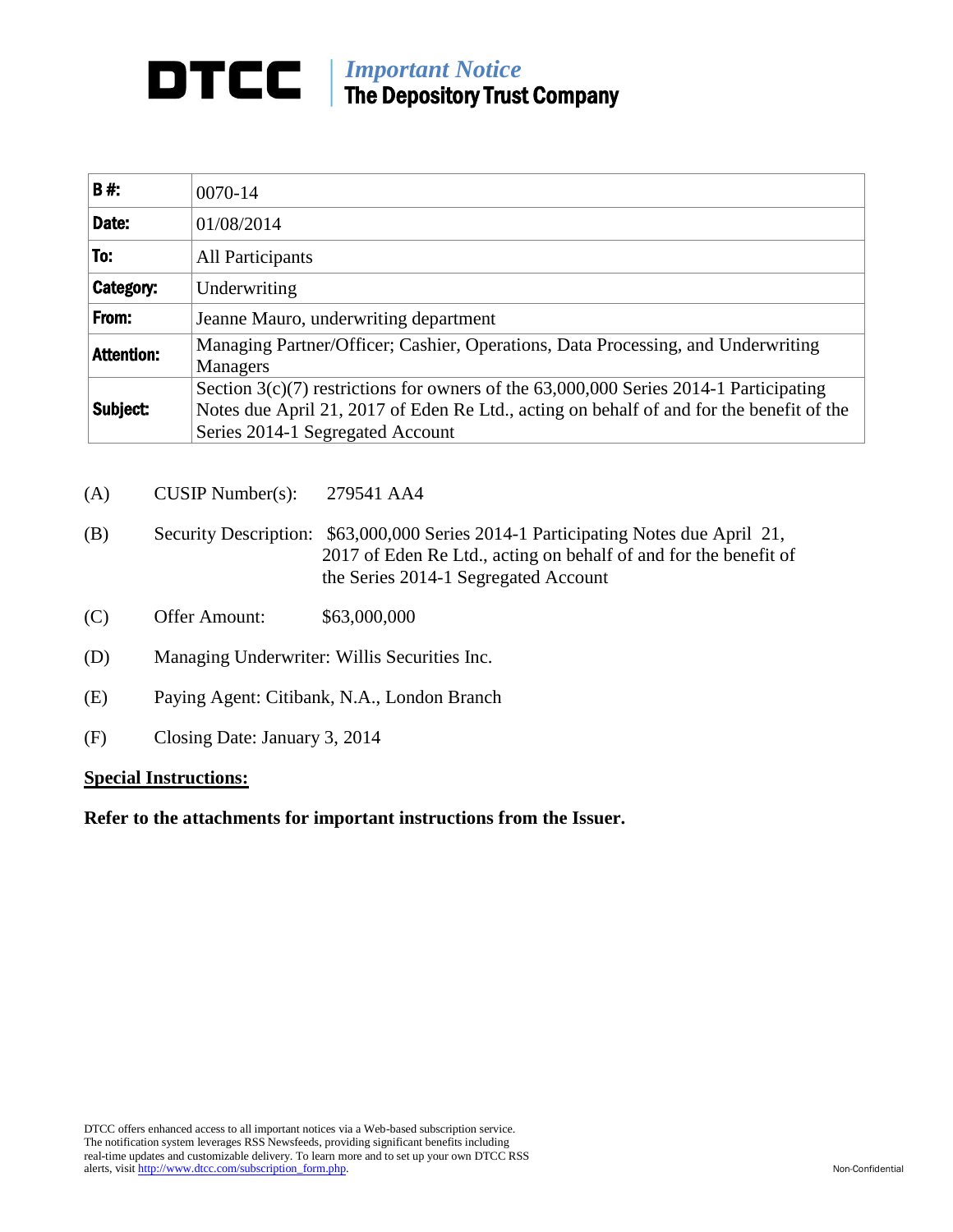Eden Re Ltd., acting on behalf of and for the benefit of the Series 2014-1 Segregated

## CUSIP No. 279541 AA4

The Issuer is putting Participants on notice that they are required to follow these purchases and transfer restrictions with regard to the above referenced Securities.

1. The purchaser is purchasing the Series 2014-1 Notes for its own account or for a beneficial owner for which such person is acting as fiduciary or agent with complete investment discretion and with authority to bind such other person (the purchaser, and each such beneficial owner, collectively, the "Purchaser"), and not with a view to any public resale or distribution thereof.

2. The Purchaser understands and acknowledges that the Series 2014-1 Notes have not been registered under the United States Securities Act of 1933, as amended (the "Securities Act") or any other applicable securities law, and may not be offered, sold or otherwise transferred except pursuant to an exemption from registration. Notwithstanding the availability of an exemption from the registration requirements under the Securities Act, the Series 2014-1 Notes may not be resold or transferred except to a "qualified institutional buyer" ("Qualified Institutional Buyer") (within the meaning of Rule 144A under the Securities Act) pursuant to Rule 144A that, in the case of a Purchaser that is a U.S. Person (as defined in Rule 902(k) under the Securities Act), is also a "qualified purchaser" ("Qualified Purchaser") (as defined in Section  $2(a)(51)$  of the United States Investment Company Act of 1940, as amended, and the rules and regulations thereunder (the "Investment Company Act")) in reliance on the exception from the registration thereunder provided by Section  $3(c)(7)$  and is a resident of, and purchasing in, a Permitted U.S. Jurisdiction or a Permitted Non-U.S. Jurisdiction.

3. The Purchaser is (i) a Qualified Institutional Buyer and, (ii) if a U.S. Person, a Qualified Purchaser and (iii) the Purchaser is a resident of, and purchasing in, and will hold the Series 2014-1 Notes in, a Permitted U.S. Jurisdiction or a Permitted Non-U.S. Jurisdiction, and is aware (and any other person for whom such Purchaser is purchasing is aware) that any sale of the Series 2014-1 Notes to it will be made in reliance on Rule 144A and, if a U.S. Person, the exception from registration provided in Section  $3(c)(7)$  of the Investment Company Act and such acquisition will be for its own account or for the account of another Qualified Institutional Buyer and Qualified Purchaser (if a U.S. Person) who is also aware that the sale to it is being made in reliance on Rule 144A and, if a U.S. Person, the exception from registration provided in Section 3(c)(7) of the Investment Company Act.

4. The Purchaser (if a U.S. Person) is not a broker-dealer which owns and invests on a discretionary basis less than \$25,000,000 in securities of issuers unaffiliated with such broker-dealer.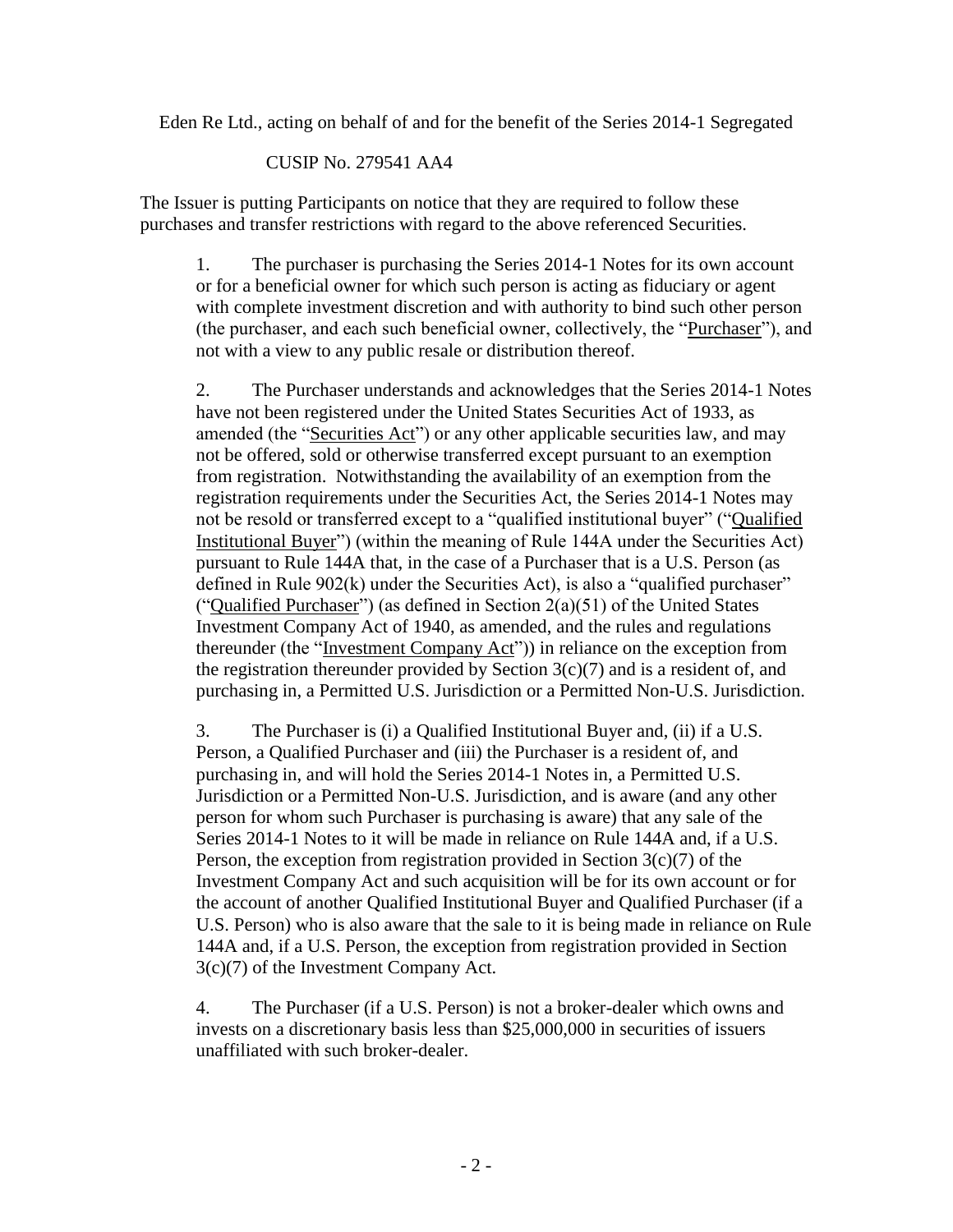5. The Purchaser (if a U.S. Person) is not a participant-directed employee plan, such as a 401(k) plan, or a trust holding the assets of such plan, unless the investment decisions with respect to such plan are made solely by the fiduciary, trustee or sponsor of such plan.

6. The Purchaser and each account for which it is purchasing or otherwise acquiring the Series 2014-1 Notes (or beneficial interests therein), will purchase, hold or transfer at least \$250,000 of the Series 2014-1 Notes (or beneficial interests therein).

7. The Purchaser (if a U.S. Person) was not formed, reformed or recapitalized for the specific purpose of investing in the Series 2014-1 Notes and/or other securities of the Issuer (unless all of the beneficial owners of such entity's securities are both Qualified Institutional Buyers and Qualified Purchasers).

8. If the Purchaser is an investment company excepted from the Investment Company Act pursuant to Section  $3(c)(1)$  or Section  $3(c)(7)$  thereof (or a foreign investment company under Section  $7(d)$  thereof relying on Section  $3(c)(1)$  or 3(c)(7) with respect to its holders that are U.S. Persons) and was formed on or before April 30, 1996, it has received the consent of its beneficial owners who acquired their interests on or before April 30, 1996, with respect to its treatment as a Qualified Purchaser in the manner required by Section  $2(a)(51)(C)$  of the Investment Company Act and the rules promulgated thereunder.

9. The Purchaser (if a U.S. Person) is not a partnership, common trust fund, corporation, special trust, pension fund or retirement plan, or other entity, in which the partners, beneficiaries, beneficial owners, participants, shareholders or other equity owners, as the case may be, may designate the particular investment to be made, or the allocation thereof, unless all such partners, beneficiaries, beneficial owners, participants, shareholders or other equity owners are both Qualified Institutional Buyers and Qualified Purchasers.

10. The Purchaser (if a U.S. Person) has not invested more than 40% of its assets in the Series 2014-1 Notes (or beneficial interests therein) and/or other securities of the Issuer after giving effect to the purchase of the Series 2014-1 Notes (or beneficial interests therein) (unless all of the beneficial owners of such entity's securities are both Qualified Institutional Buyers and Qualified Purchasers).

11. The Purchaser (if a U.S. Person) shall agree that the Issuer shall be entitled to require any holder of the Series 2014-1 Notes (or a beneficial interest therein) that is determined not to have been both a Qualified Institutional Buyer and a Qualified Purchaser (and to have met the other requirements set forth in paragraphs 1 through 14 herein) at the time of acquisition of such Series 2014-1 Notes (or such beneficial interest) to sell such Series 2014-1 Notes (or such beneficial interest) in accordance with the provisions described below.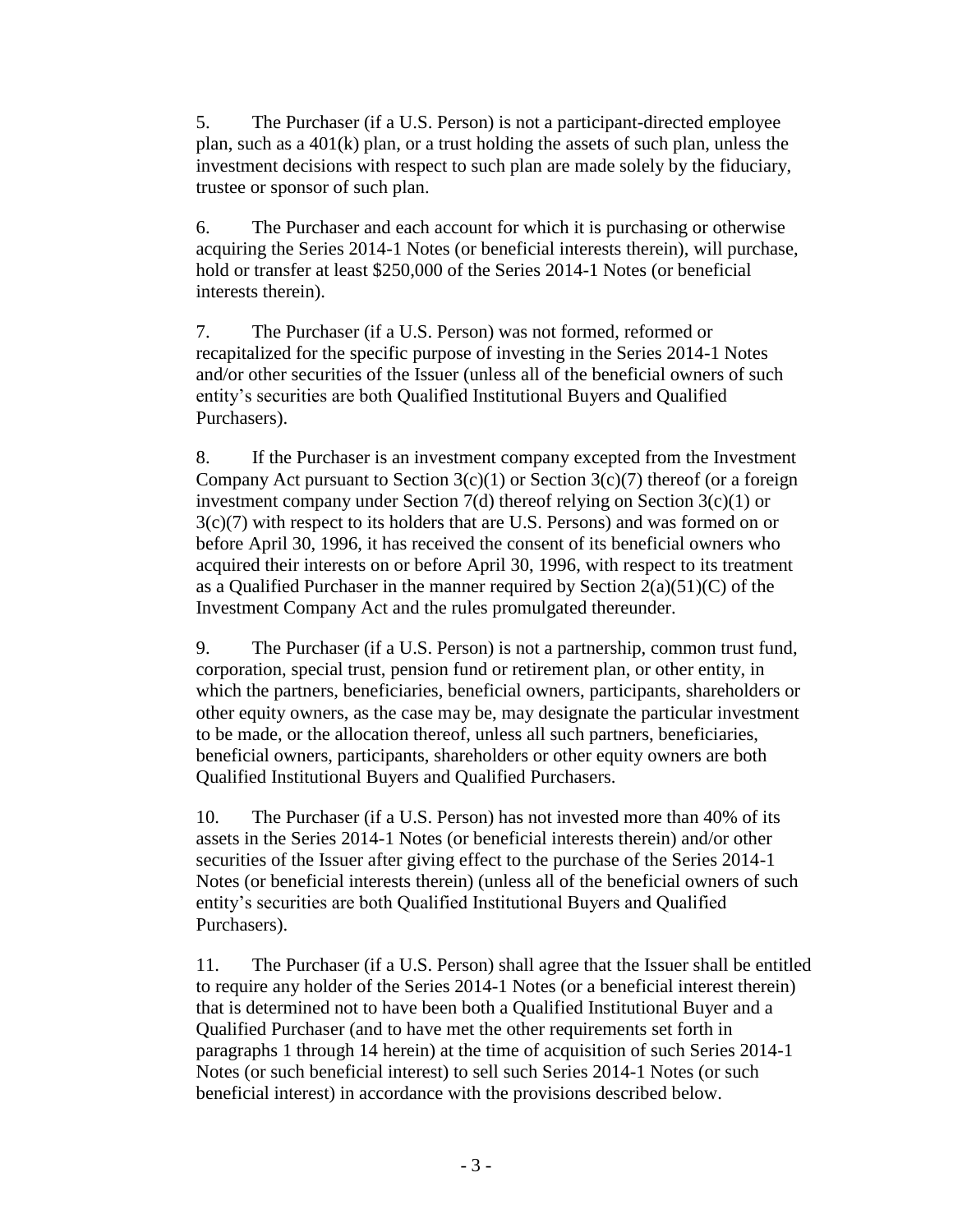12. The Purchaser understands that the Issuer may receive a list of the participants from DTC or any other depositary holding beneficial interests in the Series 2014-1 Notes.

13. The Purchaser and each person for which it is acting understands that any sale or transfer to a person that does not comply with the requirements set forth in paragraphs 1 through 14 herein relating to the requirements for Qualified Purchasers and Qualified Institutional Buyers will be considered to be void and of no effect.

14. The Purchaser will provide notice of these transfer restrictions to any subsequent transferees and shall agree not to act as a swap counterparty or other type of intermediary whereby any other party will acquire an economic or beneficial interest in the Series 2014-1 Notes acquired or reoffer, resell, pledge or otherwise transfer the Series 2014-1 Notes (or any beneficial interests therein), to any person except to a person that (x) meets all of the requirements in paragraphs 1 through this paragraph 14 and (y) shall agree not to subsequently transfer the Series 2014-1 Notes or any beneficial interest therein except in accordance with these transfer restrictions.

15. The Purchaser shall acknowledge that the Issuer and the Indenture Trustee may require a holder of the Series 2014-1 Notes (or any owner of a beneficial interest therein) to provide them with an opinion of counsel addressed to and satisfactory to each of them to the effect that such reoffer, resale, exchange, pledge or other transfer will not require the Issuer to register as an investment company under the Investment Company Act.

16. The Purchaser shall acknowledge that if any person acquiring a Series 2014-1 Note (or a beneficial interest therein) is not a Qualified Institutional Buyer and, in the case of a U.S. person, a Qualified Purchaser at the time of acquisition thereof, such acquisition will be regarded as null and void and of no effect. The Purchaser shall further acknowledge that any person who holds any interest in the Series 2014-1 Notes, who is not a Permitted U.S. Investor or Permitted Non-U.S. Investor, or was not a Qualified Institutional Buyer and, if a U.S. person, also a Qualified Purchaser at the time of the acquisition of an interest in the Series 2014- 1 Notes, may be forced to transfer or sell such interest to a person who meets the requirements set forth herein within thirty (30) calendar days after notice of the sale requirement is given. The Purchaser shall further acknowledge that if such holder (or beneficial owner) fails to effect the sale within such thirty (30) calendar day period, the Issuer has the right to sell the Series 2014-1 Notes (or such beneficial interest) to a Purchaser selected by the Issuer who meets the requirements set forth herein on such terms as the Issuer may choose as provided in the Indenture. The Purchaser shall acknowledge that the Issuer may select the Purchaser by soliciting one or more bids from one or more brokers or other market professionals that regularly deal in securities similar to the Series 2014-1 Notes, and selling the Series 2014-1 Notes to the highest such bidder. The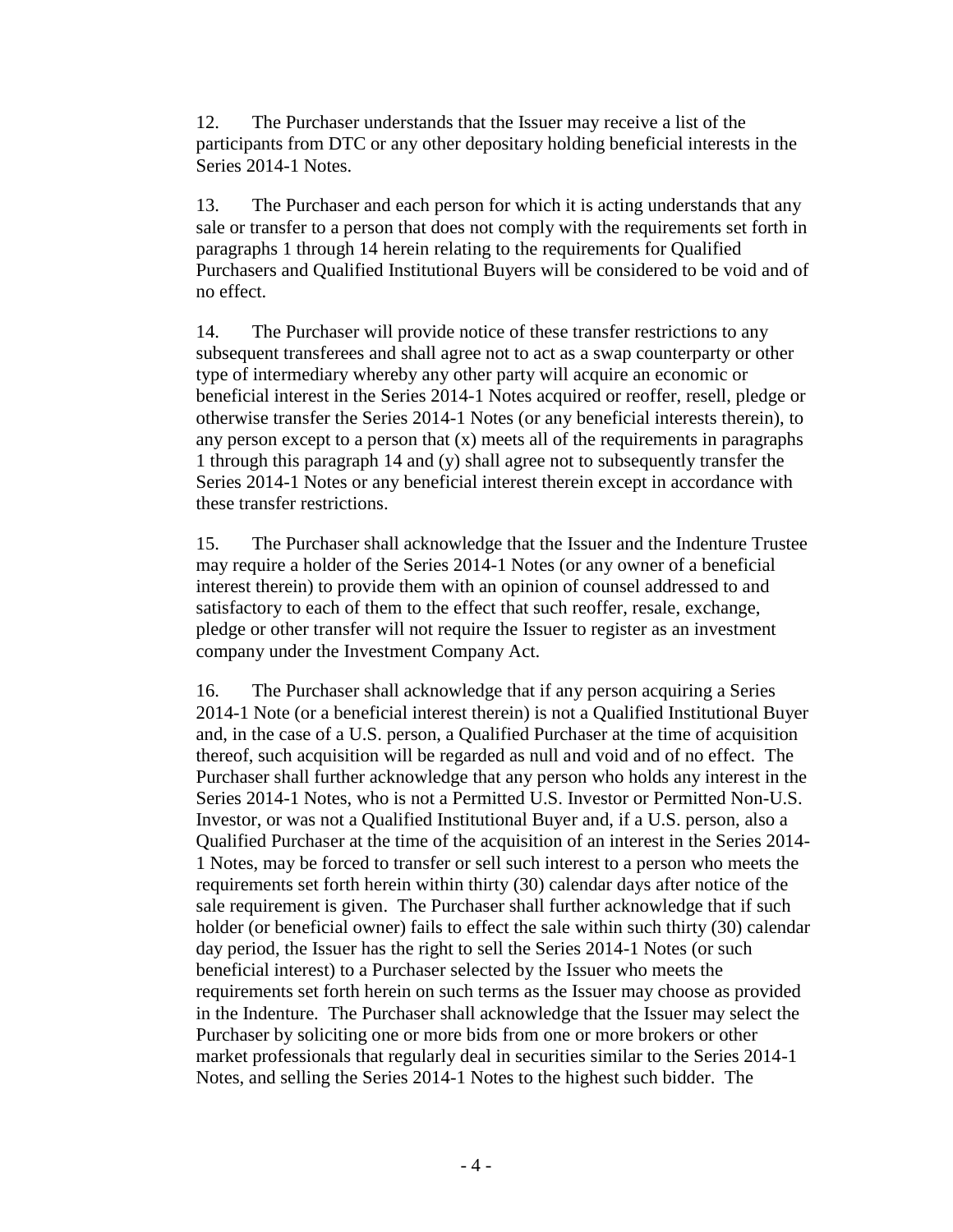Purchaser shall further acknowledge that the Issuer may select a Purchaser by any other means determined by it in its sole discretion.

17. The Purchaser (and any subsequent Purchaser or transferee) understands that the Series 2014-1 Notes will bear a legend which restrict the transfer of such Series 2014-1 Notes, substantially to the effect set forth in the Indenture.

18. The Purchaser has had access to such financial and other information concerning the Issuer and the Series 2014-1 Notes as it has deemed necessary in connection with its decision to purchase the Series 2014-1 Notes. The Purchaser (i) has been given the opportunity to ask questions of and receive answers from the Issuer concerning the terms and conditions of the offering of the Series 2014-1 Notes and other matters pertaining to an investment in the Series 2014-1 Notes, (ii) has been given the opportunity to request and review such additional information necessary to evaluate the merits and risks of a purchase of the Series 2014-1 Notes and to verify the accuracy of or to supplement the information contained in the Offering Circular to the extent the Issuer possesses such information and (iii) has received all documents and information reasonably necessary to make an investment decision, subject to contractual restrictions on the Issuer's ability to disclose confidential information. The Purchaser understands the terms, conditions and risks of the Series 2014-1 Notes and that the Series 2014-1 Notes involve a high degree of risk as described in the Offering Circular, including possible loss of the Purchaser's entire investment. The Purchaser has not relied upon any advice or recommendation of (i) the Issuer, (ii) Willis Securities Inc., as initial purchaser (the "Initial Purchaser") of the Series 2014-1 Notes, (iii) Münchener Rückversicherungs-Gesellschaft Aktiengesellschaft in München, as ceding reinsurer (the "Ceding Reinsurer") under the Retrocession Agreement between the Issuer and the Ceding Reinsurer (the "Retrocession Agreement"), or (iv) any of their affiliates, and is making its own investment decision based upon its own judgment and upon the advice of such professional advisors, either employed or independently retained by the Purchaser, as it has deemed necessary to consult. It has not relied on any other version of the Offering Circular other than the final version thereof in making its investment decision with respect to the Series 2014-1 Notes. The Purchaser shall acknowledge that no person has been authorized to give any information or to make any representations concerning the Issuer or the Series 2014-1 Notes other than those contained in the Offering Circular and, if given or made, such other information or representations have not been relied upon. The Purchaser shall acknowledge that it has reviewed the Offering Circular, including the "Risk Factors" and the legends in the forward part of the Offering Circular. The Purchaser has determined that it has the legal power, authority and right to purchase the Series 2014-1 Notes. The Purchaser understands that there is no assurance that a secondary market for the Series 2014-1 Notes will develop, the fair market value of the Series 2014-1 Notes may reflect a substantial discount from the Purchaser's initial investment and substantial volatility in light of certain events under the Retrocession Agreement, and that the Series 2014-1 Notes may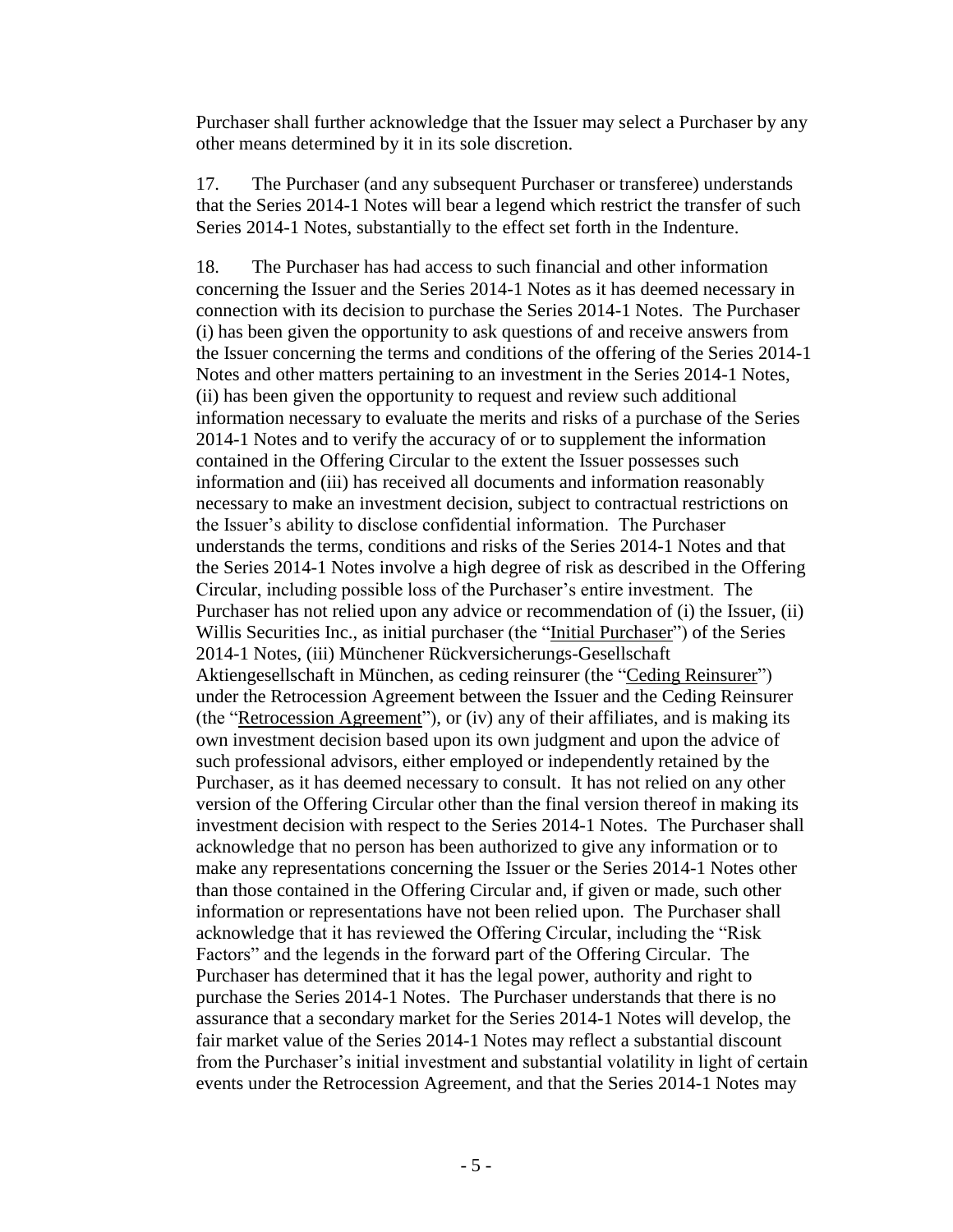trade at a value other than that which may be inferred from the current levels of interest rates, due to other factors.

19. The Purchaser (A) is not (i) an "employee benefit plan" (as defined in Section 3(3) of the U.S. Employee Retirement Income Security Act of 1974, as amended ("ERISA")) that is subject to the fiduciary responsibility provisions of ERISA, (ii) a "plan" (as defined in Section  $4975(e)(1)$  of the U.S. Internal Revenue Code of 1986, as amended ("Code") that is subject to Section 4975 of the Code, (iii) an entity whose underlying assets include "plan assets" by reason of any such employee benefit plan or plan's investment in the entity (each of (i), (ii) and (iii), a "Plan"), or (iv) a plan that is subject to any federal, state, local or non-U.S. law or regulation that is substantially similar to the provisions of Section 406 of ERISA or Section 4975 of the Code (each, a "Similar Plan") and is not purchasing an interest in the Series 2014-1 Notes on behalf of, or with "plan assets" of, any such Plan or Similar Plan; or (B) is, or is purchasing an interest in the Series 2014-1 Notes on behalf of or with "plan assets" of, such a Plan or Similar Plan and its acquisition, holding and subsequent disposition of such interest in the Series 2014-1 Notes does not constitute and will not result in a nonexempt prohibited transaction under Section 406 of ERISA or Section 4975 of the Code due to the applicability of one or more statutory or administrative prohibited transaction exemptions (or in the case of any such Similar Law, such acquisition, holding and subsequent disposition does not constitute and will not result in a violation or any law or regulation applicable to such Similar Plan). In addition, each Plan Purchaser shall acknowledge that, by purchasing the Series 2014-1 Notes, it will be deemed to have (i) directed that the applicable assets of the Issuer be invested in the Permitted Investments in accordance with the procedures set forth in the Indenture and (ii) directed the Issuer to enter into the Indenture and the Retrocession Agreement.

20. The Purchaser shall covenant and agree that it shall not exchange, transfer, assign, pledge or otherwise dispose of the Series 2014-1 Notes or any portion thereof to any "benefit plan investor". The Purchaser shall also covenant and agree that it shall not take any action that, while the Purchaser owns a Series 2014-1 Note, would cause the Purchaser to become "benefit plan investor".

21. The Purchaser shall agree, for U.S. federal income tax purposes, to treat the Series 2014-1 Notes as evidencing equity interests in the Issuer and will take no action inconsistent with such treatment.

22. The Purchaser understands that the Issuer may require the Purchaser to provide certification or information acceptable to the Issuer which is necessary for the Issuer (i) to prevent withholding or qualify for a reduced rate of withholding or backup withholding in any jurisdiction from or through which the Issuer receives Premium Payments (as defined under the Retrocession Agreement) or payments on its assets, (ii) to make payments of principal on the Series 2014-1 Notes without, or at a reduced rate of, withholding or backup withholding in any jurisdiction, or (iii) to enable the Issuer or its agents to satisfy reporting and other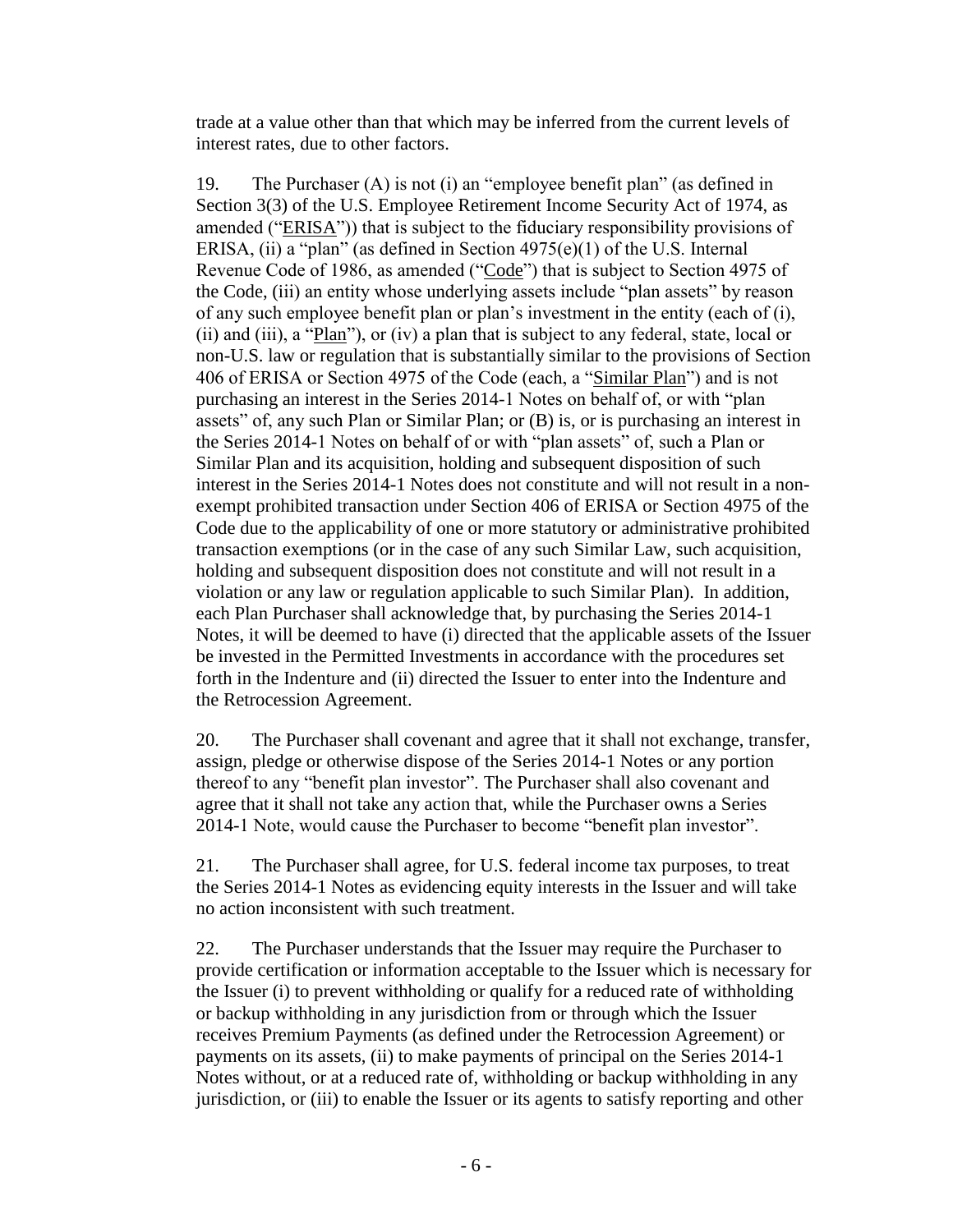obligations under the Code and Treasury Regulations, and to update or replace such form or certification in accordance with its terms or its subsequent amendments. The Purchaser shall agree to provide any such certification or information that is requested by the Issuer. If a Purchaser fails to provide any such certification or information that is requested by the Issuer or if a Purchaser's ownership of the Series 2014-1 Notes would cause the Issuer to be subject to withholding tax, the Issuer is authorized to withhold amounts otherwise distributable to such Purchaser or to compel such Purchaser to sell its Series 2014-1 Notes (and all interests therein) to a transferee designated by the Issuer meeting the requirements set forth herein, and, if such Purchaser does not sell its Series 2014-1 Notes within 10 Business Days after notice from the Issuer (or an agent of the Issuer), the Issuer is authorized to sell such Series 2014-1 Notes on behalf of such Purchaser.

23. With respect to any period after December 31, 2013 during which the Purchaser owns more than 50% of the Series 2014-1 Notes (by number or value), or is otherwise treated as a member of the Issuer's "expanded affiliated group" (as defined in Treasury regulations section  $1.1471-5(i)$ , the Purchaser shall covenant that any member of such expanded affiliated group (other than the Issuer) that is treated as a "foreign financial institution" within the meaning of Section 1471(d)(4) of Code and any Treasury regulations promulgated thereunder will be either a "participating FFI" or a "registered deemed-compliant FFI" within the meaning of Treasury regulations section 1.1471-4(e), and the Purchaser will cooperate with the Issuer to allow the Issuer to submit any required registration form or other document to the IRS so that the Issuer may qualify as a participating FFI.

24. The Purchaser shall agree, prior to the sale by such Purchaser of any Series 2014-1 Notes, to inform any prospective purchaser of the availability of any Available Information (as defined in the Indenture) provided by the Issuer on any password protected website and, if applicable, to provide such prospective purchaser the opportunity to access such Available Information; provided, that any such prospective purchaser is a permitted transferee.

25. The Purchaser shall agree that, notwithstanding anything to the contrary, all obligations of and any claims against the Issuer under the Indenture shall be extinguished and shall not thereafter revive in the event that, at any time, all of the Collateral (as defined under the Indenture) is exhausted (and there are no further claims that may be asserted by the Issuer with respect to contractual obligations of third parties to the Issuer arising from contracts entered into in connection with the Series 2014-1 Notes). The Purchaser shall further agree, by purchasing Series 2014-1 Notes or Beneficial Interests therein, that no claim may be brought against Eden Re or the Issuer, its directors, officers, employees, agent, administrators or shareholders for any shortfall in the Collateral. The Purchaser shall agree that it shall only have recourse to the Collateral for satisfaction of the Issuer's obligations under the Indenture. The proceeds of issuance of Eden Re's share